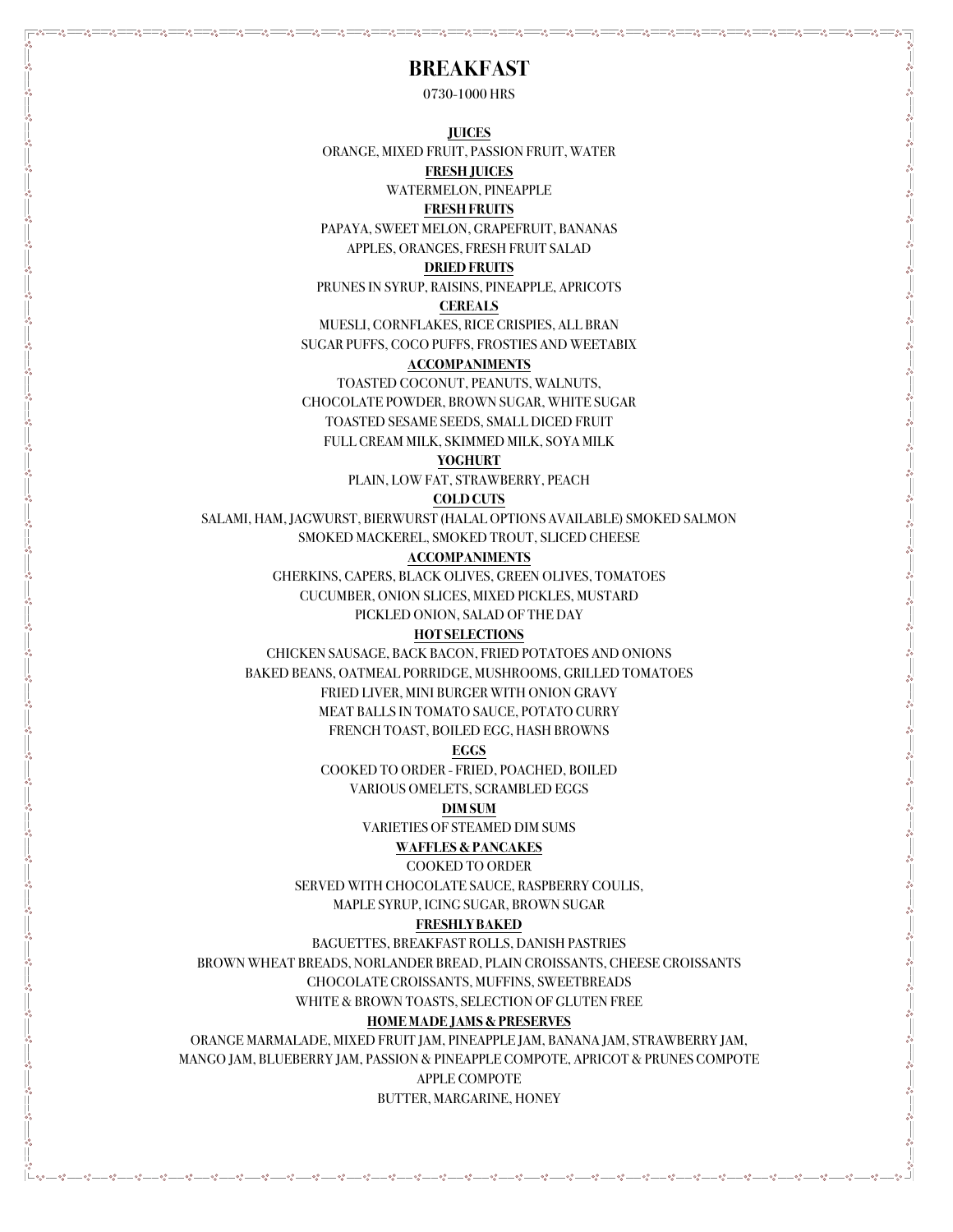**LUNCH**

1230-1400 HRS (except Friday: 1300-1430 HRS)

**SOUP**

CREAMY CARROTS & ORANGE SOUP

# **SALADS, CONDIMENTS & DRESSINGS**

SELECTION OF LETTUCE (V)/ CHEF'S SALAD (V) TOMATO & ASPARAGUS WITH BASIL VINAIGRETTE (V) CABBAGE & CARROT SALAD WITH SULTANA (V) VEGETABLE COUSCOUS WITH CHICKPEAS & FETA CHEESE (V)

### **APPETIZERS**

HAWAIIAN CHICKEN SALAD *CREATE YOUR OWN SANDWICHES…* CREAM CHEESE, SMOKED SALMON, COLD CUTS, CHEESE & CRUDITÉS (V-OPTIONAL)

### **HOT BUFFET SELECTION**

VEGETABLE & CASHEW BIRYANI (V)/ TEX-MEX RICE (V) BEEF RIB EYE STEAKS WITH CARAMELIZED ONION & TOMATO JUS CHICKEN & MUSHROOM PIE SLICED CARROTS & BROCCOLI (V) SPINACH FRITTATA (V) OVO-VEGGIE/ HERB ROASTED POTATOES (V) BRAISED CABBAGE WITH MUSTARD & COCONUT (V)

### **CHINESE CORNER**

RICE VERMICELLI WITH EGGS & VEGETABLES (V) OVO-VEGGIE PORK SPARERIBS WITH SWEET & SOUR SAUCE WOK FRIED SEASONAL VEGETABLES IN GARLIC OYSTER SAUCE (V) *CHINESE ACCOMPANIMENTS…* HOT & SOUR SAUCE/ CHILI VINEGAR/ SOYA SAUCE/ CHILI PASTE/ CHILI OIL

# **CURRY CORNER**

STEAMED RICE (V)/ PARATHA FISH CURRY / VEGETABLE STEW IN COCONUT CREAM (V)/ POTATO AND BEANS VINDALOO (V) CHUTNEY / PICKLES / PAPADAM / COCONUT

# **ACTION STATION**

ITALIAN PASTA COOKED TO YOUR ORDER (V) MASALA MARINATED BAKED FISH FILLETS WITH INDIAN SPICED DRESSING LAMB KEBAB WITH LEMON & THYME SAUCE

# **DESSERT BUFFET**

TROPICAL FRESH FRUITS PINEAPPLE COCONUT SLICED/ PISTACHIO CHOCOLATE BROWNIES/ EARL GRAY TEA SILK CAKE/ LINZER TART/ MANGO MOUSSE/ BLACKCURRANT CHEESECAKE/

\*\*\*\*\*\*

TEA OR COFFEE/ HAVE A NICE MEAL MENU CAN CHANGE DEPENDING ON PRODUCT AVAILABILITY - (V) VEGETARIAN